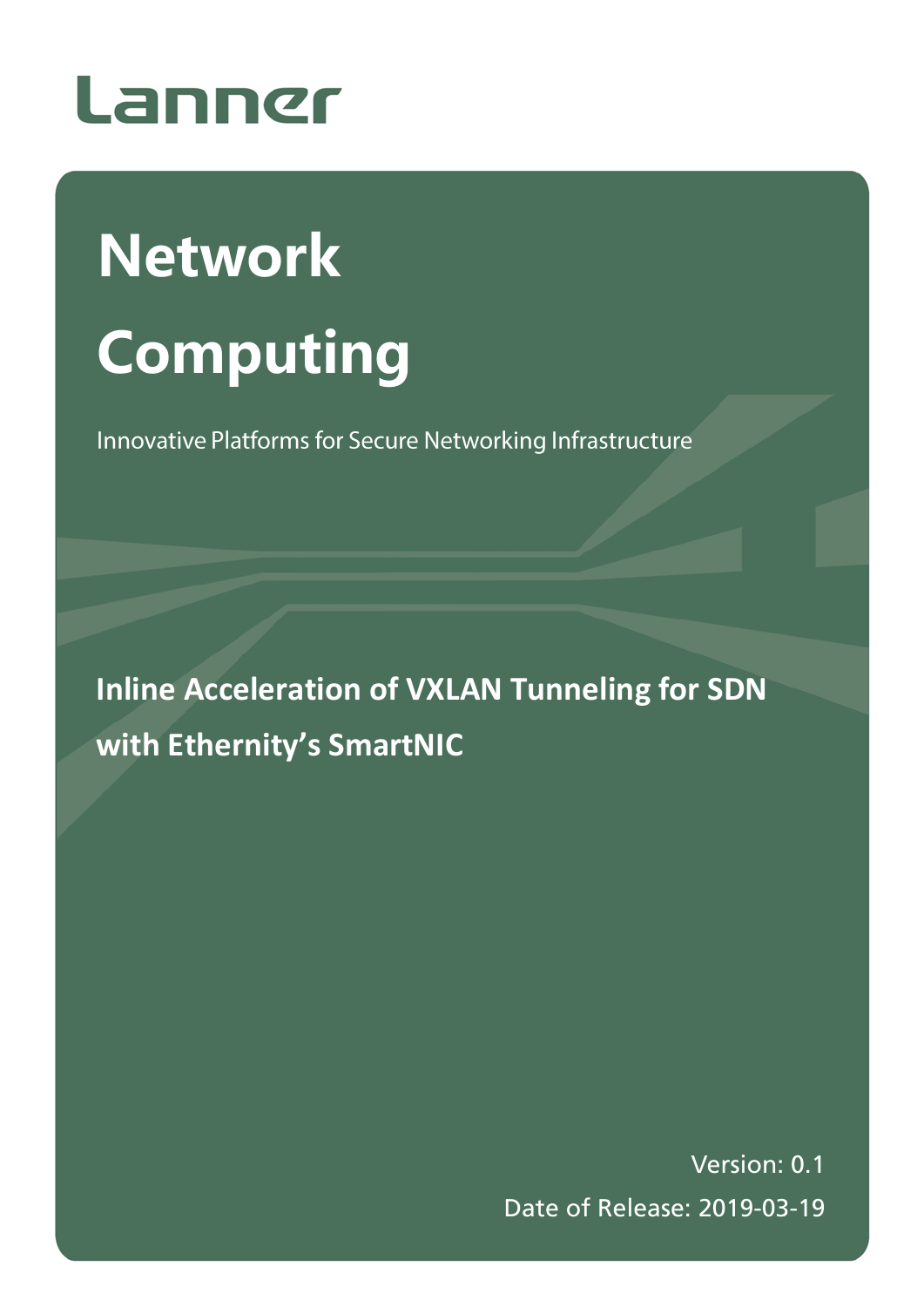## **INTRODUCTION**

These days, many companies have outgrown the most basic solutions for meeting the ever-increasing demand for cloud services. For example, virtual local area network (VLAN) usage is limited to 4,096 entities (VLAN IDs), and, given the huge growth in cloud-based networks, much more segmentation is required. A more scalable solution than VLAN is a must.

There are various solutions to address such issues, including multiple VLANs or MAC-in-MAC, which try to overcome the scalability problem by multiplying the number of possible VLAN IDs or MAC addresses that are used. These technologies, though, remain in Layer 2 (L2), which leads to inherent challenges in scaling to an especially large number of entities.

As a result, VMWare, Cisco, and Arista Networks introduced Virtual Extensible LAN (VXLAN) as an approach that successfully addresses this challenge by creating a

virtual network that transfers data across existing Layer 3 (IP) infrastructure. By using tunnels between virtual machines (VMs), a virtual L2 network is overlaid on top of multiple L3 subnetworks. VXLAN's overlay scheme enables cloud-based services to scale without the need to add to or reconfigure existing infrastructure.

However, for the overlay network to work, VXLAN must encapsulate the data so that it can tunnel into Layer 2 and be carried across Layer 3. The VM's L2 traffic is encapsulated with new MAC and IP headers, as well as a VXLAN header that includes a Virtual Network Identifier (VNI), a 24-bit ID that extends the VLAN from 4,096 segments to 16.7 million IDs, which solves the scalability concern.

Yet another advantage to VXLAN arises in the software-defined networking (SDN) architecture. Whereas in a VLAN the need for configuration changes to the existing L2 infrastructure can complicate VM and workload migration from server to server with each server managed separately, VXLAN allows network engineers to migrate VMs, manage and program packet flows in a centralized approach.

VXLAN can be implemented in an SDN scenario over existing hardware and software subsystems without additional investments. However, there are two concerns that arise regarding network performance when using VXLAN:

- 1. Offloading capabilities of the network interface controller (NIC) are often unavailable because the inner packet is no longer accessible due to the added layer of encapsulation. Thus, additional CPU resources are required to perform tasks that would previously have been handled more efficiently by the existing NIC.
- 2. Network performance, both in terms of throughput and latency, can easily bottleneck when the number of flows is scaled up, overloading the CPU with packets for decapsulation.

The solution to these concerns is to use a SmartNIC, which can handle offload all VXLAN functions from the CPU to an FPGA, thereby improving throughput, reducing latency, and freeing CPU cycles for other tasks.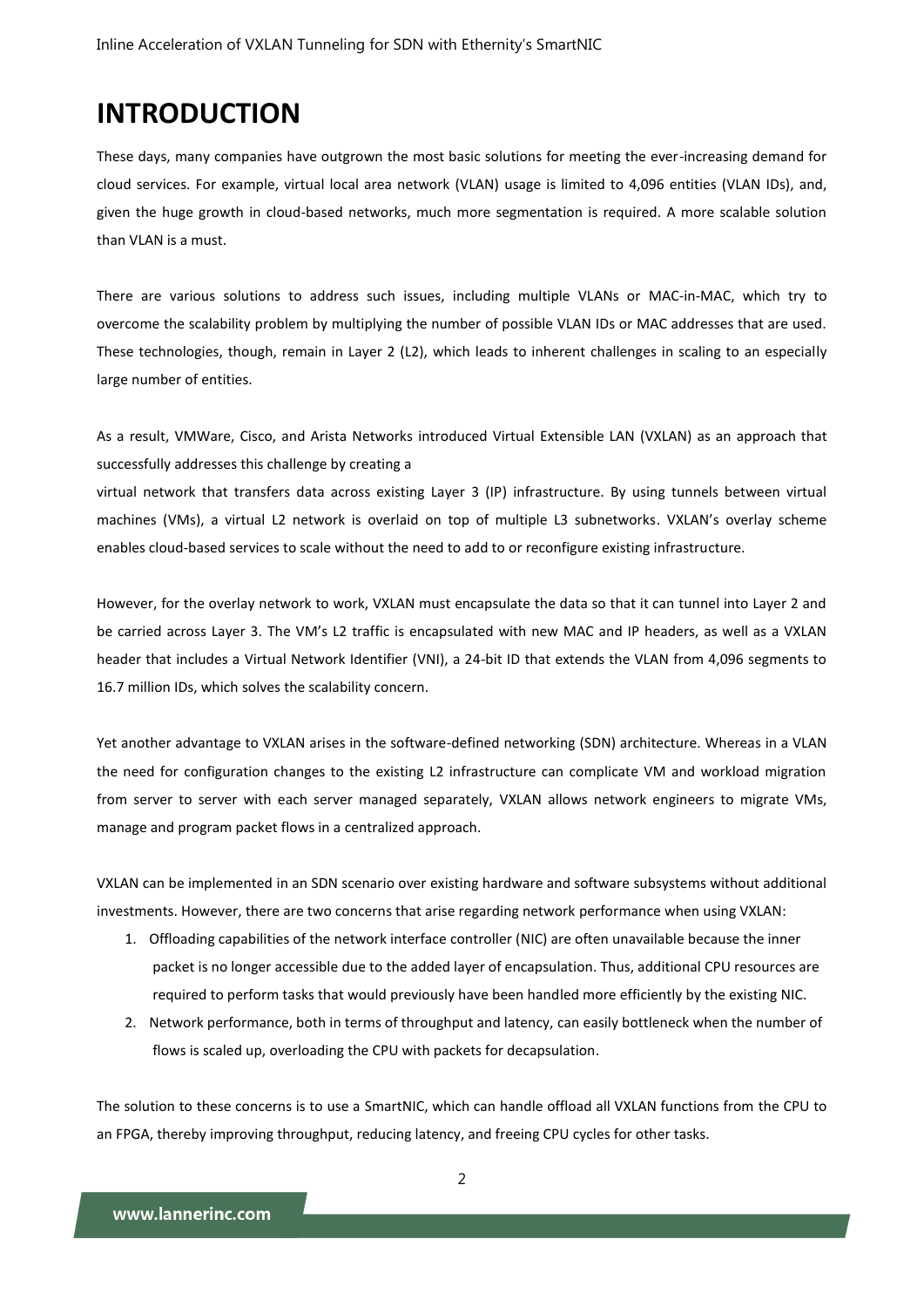## **LANNER-ETHERNITY VXLAN SERVER-BASED SOLUTION**

The Lanner FX-3230 server appliance is designed with a rear expansion of a PCI Express 3.0 X8 (8 GT/s) interface, which is seamlessly compatible with Ethernity Networks' ACE-NIC SmartNIC. The combination of the SmartNIC with the Lanner appliance enables VXLAN offloading to improve performance and save CPU cycles.

To test the solution's ability to handle VXLAN offload, the following test configuration was designed:

- An ACE-NIC was configured for 16K tunnels (although it supports up to 256K in the current generation).
- On the ACE-NIC, 2 x 10G port bi-directional traffic ports were used in this test.
- VXLAN packet size was set to 804 Bytes, simulating an average Internet packet size.
- 4K VXLAN network identifier (VNI) per port direction, equivalent to using 8K streams per port
- Traffic test duration: one minute





**Figure 1: Lanner FX-3230 server**

## **APPLIANCE PLATFORM SPECIFICATIONS**

| <b>Hardware</b>    |                                                     |  |  |  |  |  |
|--------------------|-----------------------------------------------------|--|--|--|--|--|
| <b>CPU</b>         | Intel® Xeon™ Platinum 8180 CPU @ 2.50GHz            |  |  |  |  |  |
| <b>Memory</b>      | 32GB DDR4                                           |  |  |  |  |  |
| <b>HDD</b>         | 512GB MEMXPRO® U.2 PCIe A4E                         |  |  |  |  |  |
| <b>Software</b>    |                                                     |  |  |  |  |  |
| Host OS            | CentOS 7 64-bit (kernel 3.10.0-693.el7.x86 64)      |  |  |  |  |  |
| Hypervisor         | <b>QEMU 1.5.3</b>                                   |  |  |  |  |  |
| <b>Guest VM OS</b> | CentOS 7 64-bit (kernel v3.10.0-862.2.3.el7.x86 64) |  |  |  |  |  |
| vSwitch            | Open vSwitch (OVS) $v2.9.90$ with DPDK 17.11.0      |  |  |  |  |  |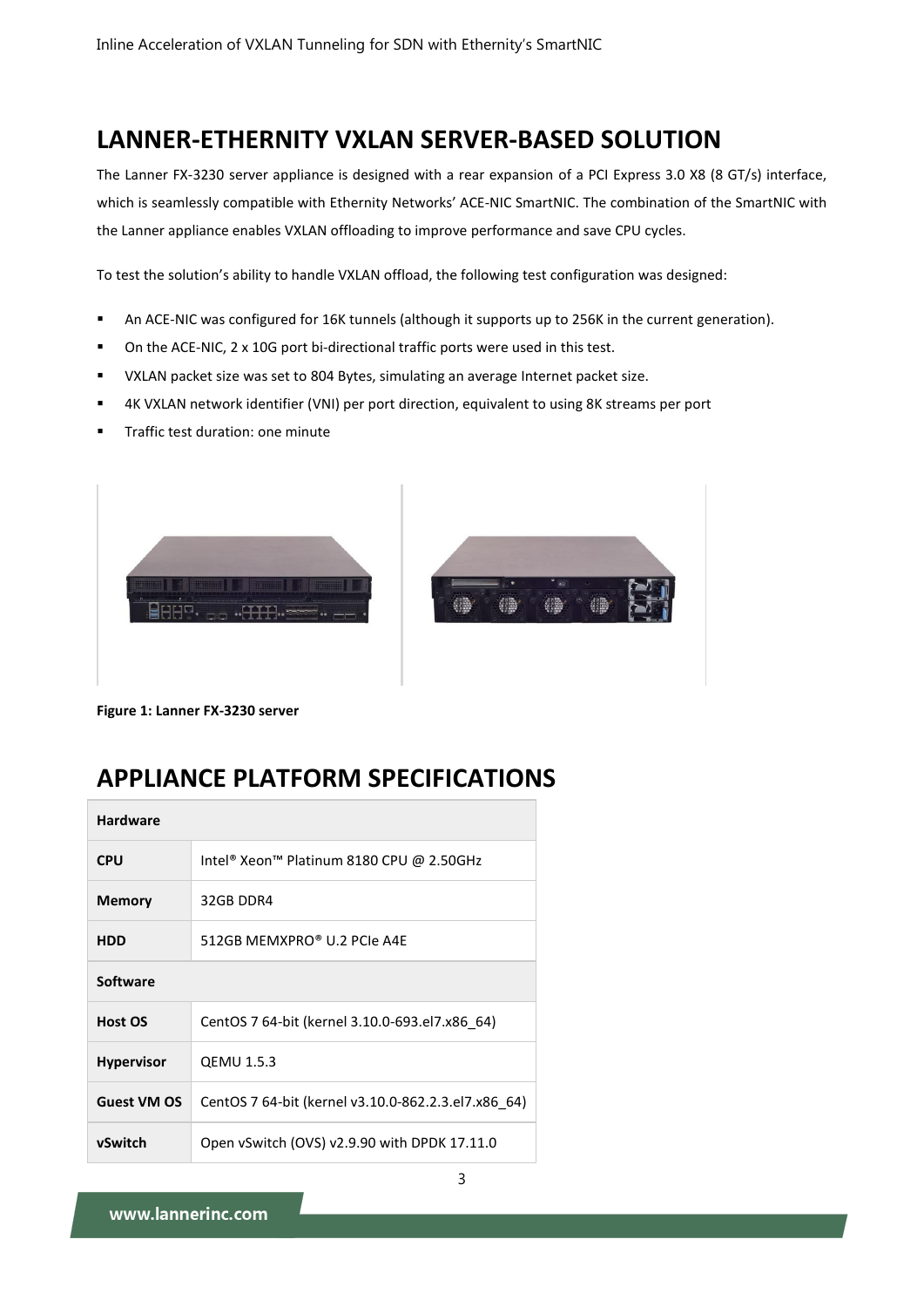Inline Acceleration of VXLAN Tunneling for SDN with Ethernity's SmartNIC

| <b>Hardware</b> |  |
|-----------------|--|
| (Guest VMs)     |  |



**Figure 2: Ethernity Networks ACE-NIC40 SmartNIC** 

#### **ACE-NIC40 Specifications**

| <b>SmartNIC</b>       | <b>ENET ACE-NIC40 Adaptor</b><br>Hardware Version: 1302.1.05.1 (Date 12/06/18: hour 20:00) |  |  |  |  |  |  |
|-----------------------|--------------------------------------------------------------------------------------------|--|--|--|--|--|--|
| P/N                   | <b>ENA1044F</b>                                                                            |  |  |  |  |  |  |
| Software version      | 01.27c<br>MEA Software Version 450.08.102C (May 31 2017 09:25:26)                          |  |  |  |  |  |  |
| <b>Host Interface</b> | PCI Express Base Specification 3.0 (8GT/s) X8 lanes                                        |  |  |  |  |  |  |
| <b>Ethernet Port</b>  | $4 \times$ SFP + 10G interfaces                                                            |  |  |  |  |  |  |
| <b>FPGA</b>           | Xilinx XC7K410                                                                             |  |  |  |  |  |  |

#### **TRex Packet Generator (MB-8896) Specifications**

TRex traffic generator software was used in the test to produce stateless uniform UDP packets for test flows. For more information, see the TRex Introduction: [https://trex-tgn.cisco.com/trex/doc/trex\\_manual.html](https://trex-tgn.cisco.com/trex/doc/trex_manual.html)

| <b>Hardware</b> |                                                                 |  |  |  |
|-----------------|-----------------------------------------------------------------|--|--|--|
| <b>CPU</b>      | Intel® Xeon™ CPU E5-2640 v4 @ 2.40GHz                           |  |  |  |
| <b>Memory</b>   | 32GB DDR4                                                       |  |  |  |
| <b>HDD</b>      | 240GB Micron <sup>®</sup> SSD                                   |  |  |  |
| <b>NIC</b>      | Intel XL710 10G NIC with v6.01 firmware (Lanner module: IXM407) |  |  |  |
| Software        |                                                                 |  |  |  |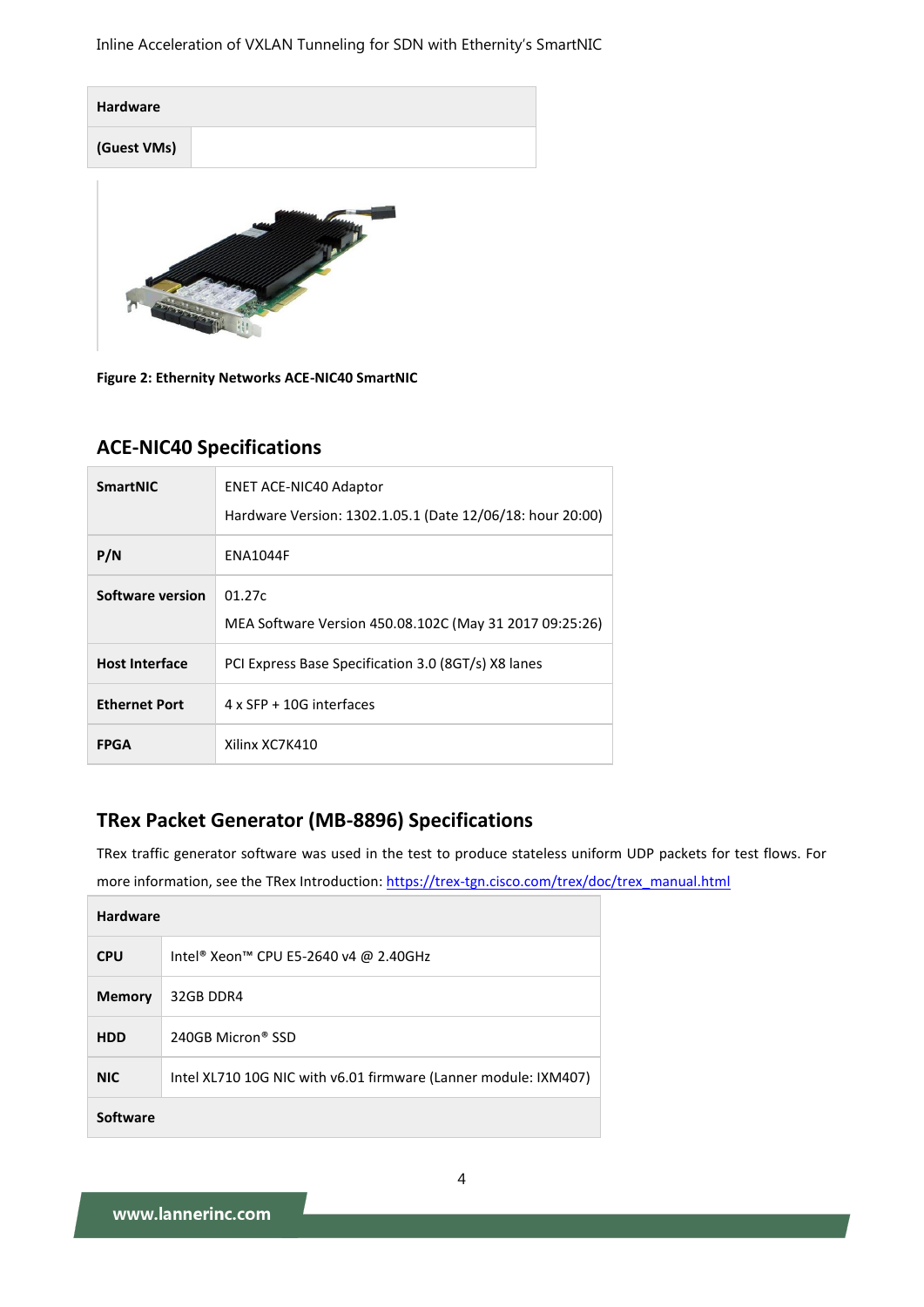| <b>Hardware</b> |                                                              |  |  |  |  |
|-----------------|--------------------------------------------------------------|--|--|--|--|
| OS              | CentOS 7 64-bit (kernel v3.10.0-862.2.3.el7.x86 64)          |  |  |  |  |
| <b>TRex</b>     | v2.41 with custom Python script for generating VXLAN packets |  |  |  |  |

## **TEST ENVIRONMENTS AND WORKFLOW**



Ethernity's ACE-NIC SmartNIC was selected to be installed onto the Lanner network appliance to test the performance improvement. Ethernity's ACE-NIC is a single standard adapter card with 10G Ethernet connectivity and a programmable FPGA acceleration engine to provide optimal performance, scalability, and cost-effectiveness for NFV, SDN, and VNFs in enterprise data centers.

With support from Ethernity in setting up the VXLAN demonstration, Lanner demonstrated a boost in performance in the test, showing in this scenario 8K streams of traffic with the CPU at 20G line rate. Due to a limitation in the test environment with TRex upon generating more than 8K streams, further experiments were not conducted.

During the experiment, the Ethernity module received VXLAN encapsulated traffic sent from the TRex packet generator software and extracted the VXLAN tunnel so that the internal packet was left to flow towards the CPU.

In addition, the Ethernity ACE-NIC SmartNIC used an OVS bridge with DPDK to provide a loopback flow for offloading tagged VLAN traffic from the CPU. Once the traffic was looped back, the SmartNIC classified this traffic by its DST\_IPv4 protocol. It then appended an individual VXLAN tunnel before egressing the traffic from the same physical external ports from which it was received.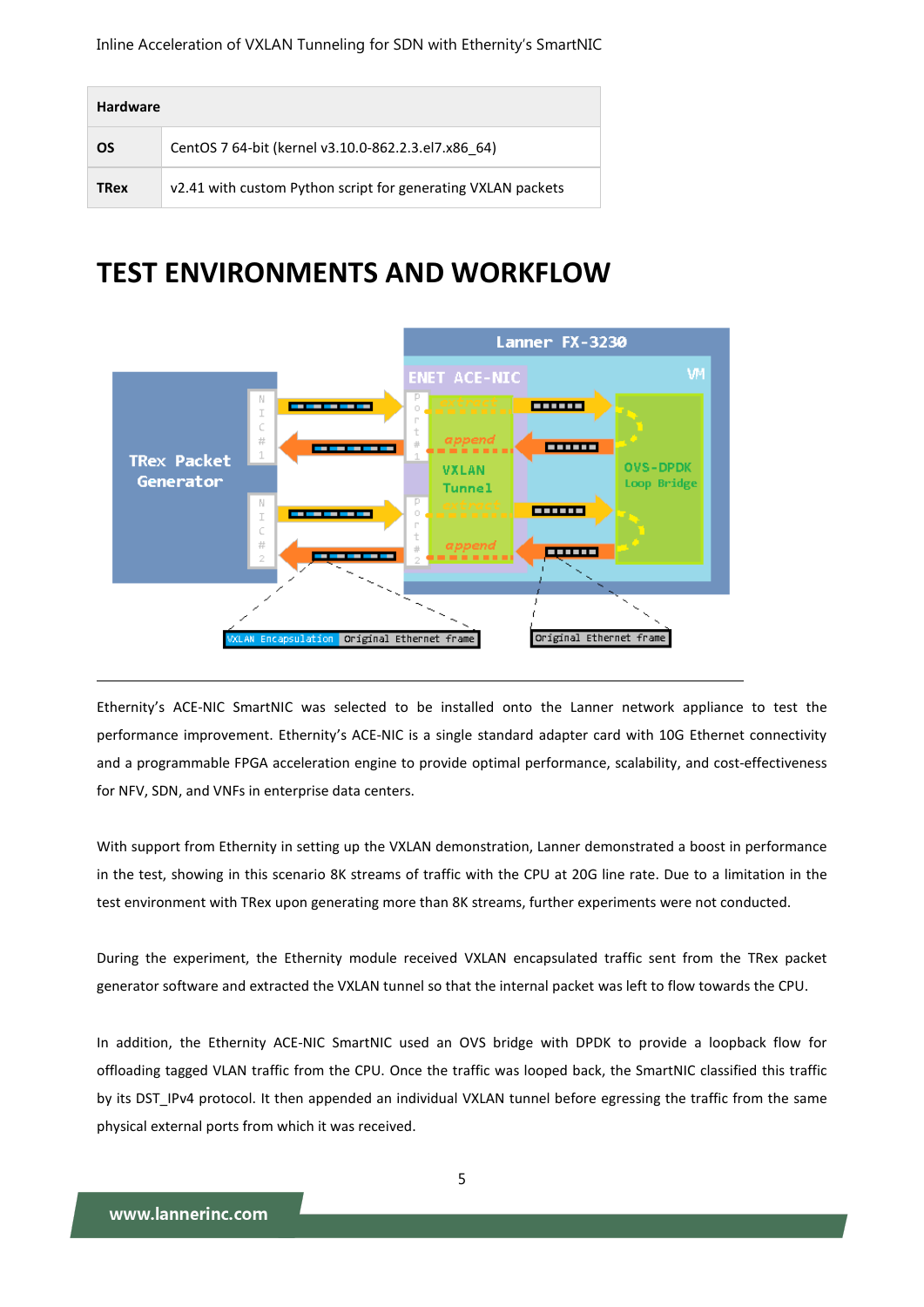# **CONCLUSION AND TEST RESULTS**

The test results for offloading CPU workload and handling VXLAN Tunneling display inline traffic with a high rate speed and zero packet loss in the SmartNIC. Highly available IP packets were forwarded 99.99999% of the time, and any packet loss that occurred in the overall system resulted from DPDK-based transmissions running on a 2-core CPU.

The following screenshot from TRex shows L2 TX and L2 RX at 19.5Gbit/s, indicating line rate transfers and no packet loss.

| Proot@localhost:/trex/v2.41                   |                                   |                   |                                |                               |                                                            | <b>B</b> root@enet:~ |               |                      |                | $\mathcal{A} = \{ \mathcal{A}, \mathcal{A}, \ldots, \mathcal{A}, \mathcal{A}, \ldots, \mathcal{A} \}$<br>$   $ $  $ $\times$ $ $ |
|-----------------------------------------------|-----------------------------------|-------------------|--------------------------------|-------------------------------|------------------------------------------------------------|----------------------|---------------|----------------------|----------------|----------------------------------------------------------------------------------------------------------------------------------|
| Global Statistics                             |                                   |                   |                                |                               | froot@enet ~1# meaCli mea counters rmon show 104:127 -rate |                      |               |                      |                |                                                                                                                                  |
|                                               |                                   |                   |                                |                               |                                                            | Port Counter Name    |               | RX                   | ТX             |                                                                                                                                  |
|                                               | connection : localhost, Port 4501 |                   |                                | total tx L2 : 19.50 Gb/sec    |                                                            |                      |               |                      |                |                                                                                                                                  |
| version                                       | : v2.41                           |                   |                                | total tx L1 : 20.00 Gb/sec    |                                                            | 104 Total            | Pkts          | 11298382940          | 10687894330    |                                                                                                                                  |
| cpu util. : $79.3$ * $0$ 2 cores (2 per port) |                                   |                   | total rx : 19.50 Gb/sec        |                               | Total                                                      | Bytes                | 7317419877611 | 7730315448109        |                |                                                                                                                                  |
| rx cpu util. : 68.9% / 3.17 Mpkt/sec          |                                   |                   |                                | total pps : 3.17 Mpkt/sec     |                                                            | CRC Error            | Pkts          | $\circ$              | $\circ$        |                                                                                                                                  |
| async util. : 0.1% / 1.47 KB/sec              |                                   |                   | drop rate $0.00 \text{ b/sec}$ |                               |                                                            | Rx Mac Drop          | Pkts          | $\Omega$             |                |                                                                                                                                  |
|                                               |                                   |                   |                                | queue full : 320,606,128 pkts |                                                            | PacketRate           |               | 1,586,661            | 1,586,663      |                                                                                                                                  |
|                                               |                                   |                   |                                |                               |                                                            | Rate                 | bps           | 9, 113, 734, 832     | 9,748,389,888  |                                                                                                                                  |
| Port Statistics                               |                                   |                   |                                |                               |                                                            |                      |               |                      |                |                                                                                                                                  |
| port                                          | $^{\circ}$                        | $\mathbf{1}$      | total                          |                               |                                                            | 105 Total            | Pkts          | 7101862331           | 6607480491     |                                                                                                                                  |
|                                               |                                   |                   |                                |                               |                                                            | Total                | Bytes         | 4283174641565        | 4521946207805  |                                                                                                                                  |
| owner                                         | root                              | root              |                                |                               |                                                            | CRC Error            | Pkts          | $\Omega$<br>$\Omega$ | 0              |                                                                                                                                  |
| link                                          | UP                                | $UP$              |                                |                               |                                                            | Rx Mac Drop          | Pkts          |                      |                |                                                                                                                                  |
| state                                         | TRANSMITTING                      | TRANSMITTING      |                                |                               |                                                            | PacketRate           | bps           | 1.586.668            | 1,586,661      |                                                                                                                                  |
| speed                                         | $10$ Gb/s $\vert$                 | $10$ Gb/s $\vert$ |                                |                               |                                                            | Rate                 |               | 9, 113, 820, 992     | 9,748,445,184  |                                                                                                                                  |
| CPU util.                                     | $79.3*$                           | 79.3%             |                                |                               |                                                            | 106 Total            | Pkts          |                      |                |                                                                                                                                  |
|                                               |                                   |                   |                                |                               |                                                            | Total                | Bytes         | n                    | 0              |                                                                                                                                  |
| Tx bps L2                                     | $9.75$ Gbps $\vert$               | 9.75 Gbps         | 19.50 Gbps                     |                               |                                                            | CRC Error            | Pkts          |                      | ٥              |                                                                                                                                  |
| Tx bps L1                                     | $10.00$ Gbps $ $                  | $10.00$ Gbps $ $  | 20.00 Gbps                     |                               |                                                            | Rx Mac Drop          | Pkts          |                      |                |                                                                                                                                  |
| Tx pps                                        | 1.59 Mpps                         | 1.59 Mpps         | 3.17 Mpps                      |                               |                                                            | PacketRate           |               |                      | 0              |                                                                                                                                  |
| Line Util.                                    | $100.02$ $\pm$ 1                  | $100.02$ $\div$ 1 |                                |                               |                                                            | Rate                 | bps           |                      | n.             |                                                                                                                                  |
| $---$                                         |                                   |                   |                                |                               |                                                            |                      |               |                      |                |                                                                                                                                  |
| Rx bps                                        | 9.75 Gbps                         | 9.75 Gbps         | 19.50 Gbps                     |                               |                                                            | 107 Total            | <b>Pkts</b>   | n                    | n              |                                                                                                                                  |
| Rx pps                                        | 1.59 Mpps                         | 1.59 Mpps         | 3.17 Mpps                      |                               |                                                            | Total                | Bytes         | $\circ$              | $\circ$        |                                                                                                                                  |
| $- - - -$                                     |                                   |                   |                                |                               |                                                            | CRC Error            | Pkts          |                      | n.             |                                                                                                                                  |
| opackets                                      | 850013234                         | 850013420         | 1700026654                     |                               |                                                            | Rx Mac Drop          | <b>Pkts</b>   |                      |                |                                                                                                                                  |
| ipackets                                      | 850013229                         | 850013415         | 1700026644                     |                               |                                                            | PacketRate           |               |                      | ٥              |                                                                                                                                  |
| obytes                                        | 652810164480                      | 652810307328      | 1305620471808                  |                               |                                                            | Rate                 | bps           |                      | n.             |                                                                                                                                  |
| ibytes                                        | 652810160640                      | 652810302720      | 1305620463360                  |                               |                                                            |                      |               |                      |                |                                                                                                                                  |
| opackets                                      | 850.01 Nokts                      | 850.01 Mpkts      | 1.70 Gpkts                     |                               |                                                            | 127 Total            | Pkts          | 17681580031          | 17683732281    |                                                                                                                                  |
| ipackets                                      | 850.01 Mpkts                      | 850.01 Mpkts      | 1.70 Gpkts                     |                               |                                                            | Total                | Bytes         | 11464091536936       | 11464385460366 |                                                                                                                                  |
| obytes                                        | 652.81 GB                         | 652.81 GB         |                                | 1.31 TB                       |                                                            | CRC Error            | Pkts          | $\Omega$             | $\Omega$       |                                                                                                                                  |
| ibvtes<br>$- - - - -$                         | 652.81 GB                         | 652.81 GB         |                                | 1.31 TB                       |                                                            | Rx Mac Drop          | Pkts          | $^{\circ}$           |                |                                                                                                                                  |
|                                               | 0 <sub>1</sub>                    | 0 <sub>1</sub>    |                                | $\bullet$                     |                                                            | PacketRate           |               | 3,172,896            | 3,172,888      |                                                                                                                                  |
| oerrors<br>ierrors                            | 0 <sub>1</sub>                    | 0 <sub>1</sub>    |                                | $\Omega$                      |                                                            | Rate                 | bps           | 18, 224, 195, 584    | 18,224,218,560 |                                                                                                                                  |
|                                               |                                   |                   |                                |                               |                                                            |                      |               |                      |                |                                                                                                                                  |
| status: /                                     |                                   |                   |                                |                               |                                                            | $[root[$ enet ~1#    |               | Servers :            | 0 Socket :     | 0 Socket/Clien                                                                                                                   |
| Press 'ESC' for navigation panel              |                                   |                   |                                |                               |                                                            |                      |               |                      |                |                                                                                                                                  |
| 164<br>status: [OK]<br>$.00$ bps              |                                   |                   |                                |                               |                                                            |                      |               |                      |                |                                                                                                                                  |
|                                               |                                   |                   |                                |                               |                                                            |                      |               |                      |                |                                                                                                                                  |
| tui                                           |                                   |                   |                                |                               |                                                            |                      |               |                      |                |                                                                                                                                  |
|                                               |                                   |                   |                                |                               |                                                            |                      |               |                      |                |                                                                                                                                  |

As discussed above, NFV has become a key component in the development of network communications, and the network switch, server, and router have become more critical in NFV network environments for handling technologies like Virtual Tunnel End Point (VTEP) within VXLAN. Ethernity Network's ACE-NIC SmartNICs can optimize and offload CPU workloads more efficiently than handling the processing by CPU alone, especially in network traffic in the Layer 3 and Layer 4 OSI architecture, such as IPSec VPN – essentially enabling the vision of truly programmable networks today.

The Lanner FX-3230 fully complies with Ethernity's ACE-NIC SmartNIC, which provides low latency, high performance, and TOC optimization. The integration of the Lanner network appliance with ACE-NICs offers a powerful customizable, and fast-delivered solution with optimized hardware and state-of-the-art open networking capability.

For more information on this solution, please contact us at [contact@lannerinc.com](mailto:contact@lannerinc.com) o[r info@ethernitynet.com.](mailto:info@ethernitynet.com)